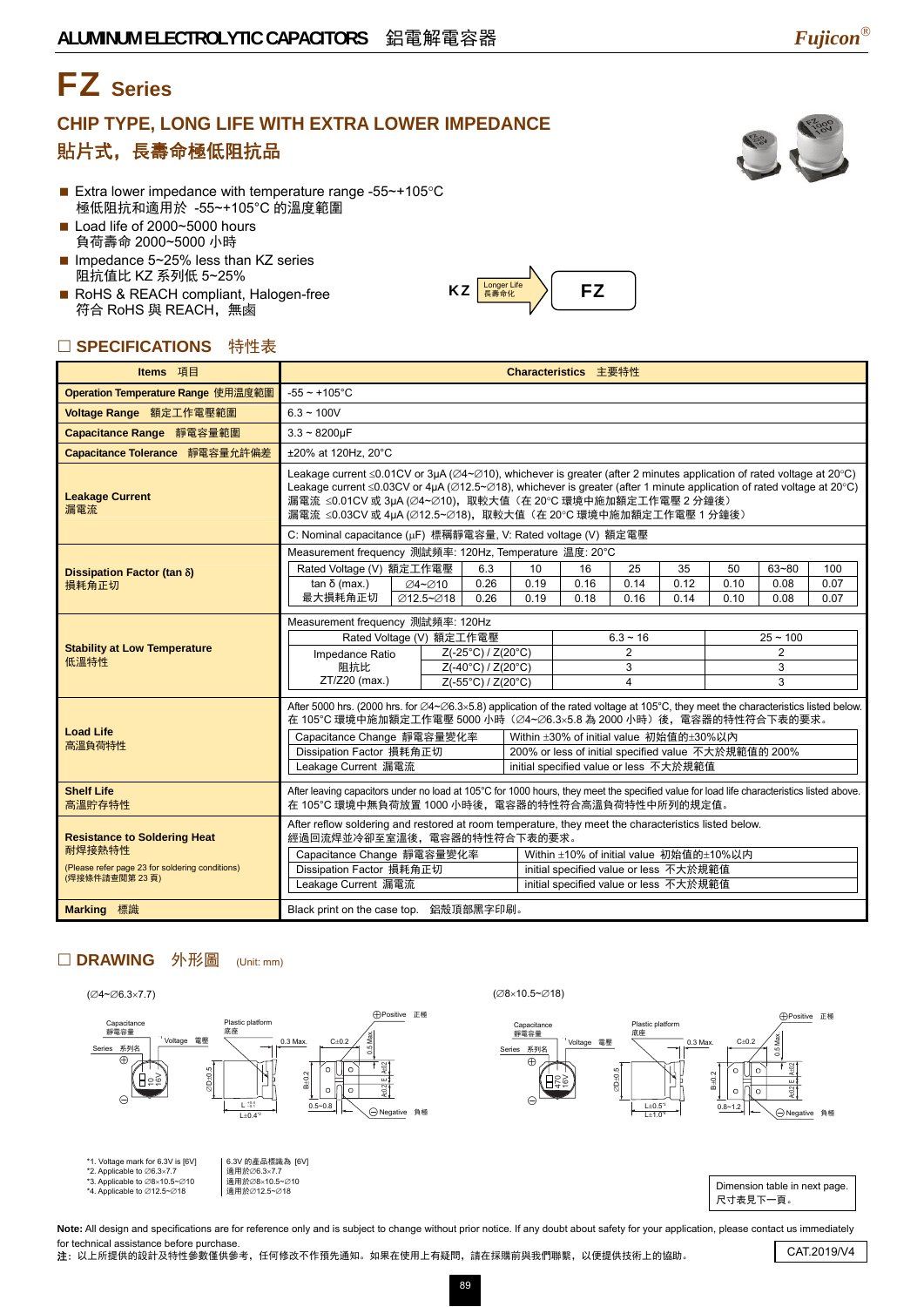

## FZ **Series**

### □ DIMENSIONS (Unit: mm) 尺寸表

| ØD x L      | $4 \times 5.8$ | $5 \times 5.8$ | $6.3 \times 5.8$ | $6.3 \times 7.7$ | 8 x 10.5 | $10 \times 10.5$ |      | $10 \times 13.5$   12.5 x 13.5 | $12.5 \times 16$ | $16 \times 16.5$ | $18 \times 16.5$ | $18 \times 18.5$ |
|-------------|----------------|----------------|------------------|------------------|----------|------------------|------|--------------------------------|------------------|------------------|------------------|------------------|
| A           | 2.0            | 2.2            | 2.6              | 2.6              | 3.0      | 3.3              | 3.3  | 4.9                            | 4.9              | 5.8              | 6.2              | 6.2              |
| B           | 4.3            | 5.3            | 6.6              | 6.6              | 8.4      | 10.4             | 10.4 | 13.0                           | 13.0             | 17.0             | 19.0             | 19.0             |
| C           | 4.3            | 5.3            | 6.6              | 6.6              | 8.4      | 10.4             | 10.4 | 13.0                           | 13.0             | 17.0             | 19.0             | 19.0             |
| $E \pm 0.2$ | 1.0            | 1.4            | 1.9              | 1.9              | 3.1      | 4.7              | 4.7  | 4.7                            | 4.7              | 6.4              | 6.4              | 6.4              |
|             | 5.8            | 5.8            | 5.8              | 7.7              | 10.5     | 10.5             | 13.5 | 13.5                           | 16.0             | 16.5             | 16.5             | 18.5             |

### □ DIMENSIONS & MAXIMUM PERMISSIBLE RIPPLE CURRENT & IMPEDANCE 規格尺寸及最大允許紋波電流及阻抗值

| <b>WV</b><br>Code<br>μF<br>代碼 |     | 6.3<br>0J                              |                |              |                                        | 10             |              | 16<br>1 <sup>C</sup>                     |                 |                |  |
|-------------------------------|-----|----------------------------------------|----------------|--------------|----------------------------------------|----------------|--------------|------------------------------------------|-----------------|----------------|--|
|                               |     |                                        |                |              |                                        | 1A             |              |                                          |                 |                |  |
| 10                            | 100 |                                        |                |              |                                        |                |              | $4 \times 5.8$                           | 1.35            | 90             |  |
| 15                            | 150 |                                        |                |              |                                        |                |              | $4 \times 5.8$                           | 1.35            | 90             |  |
| 22                            | 220 | $4 \times 5.8$                         | 1.35           | 90           | $4 \times 5.8$                         | 1.35           | 90           | $5 \times 5.8$                           | 0.76            | 160            |  |
| 33                            | 330 | $5 \times 5.8$<br>$(4 \times 5.8)$     | 0.76<br>(1.35) | 160<br>(90)  | $5 \times 5.8$                         | 0.76           | 160          | $6.3 \times 5.8$                         | 0.44            | 240            |  |
| 47                            | 470 | $5 \times 5.8$<br>$(4 \times 5.8)$     | 0.76<br>(1.35) | 160<br>(90)  | $6.3 \times 5.8$                       | 0.44           | 240          | $6.3 \times 5.8$<br>(5 × 5.8)            | 0.44<br>(0.76)  | 240<br>(160)   |  |
| 56                            | 560 | $5 \times 5.8$                         | 0.76           | 160          | $6.3 \times 5.8$                       | 0.44           | 240          | $6.3 \times 5.8$                         | 0.44            | 240            |  |
| 68                            | 680 | $6.3 \times 5.8$                       | 0.44           | 240          | $6.3 \times 5.8$                       | 0.44           | 240          | $6.3 \times 7.7$<br>$(6.3 \times 5.8)$   | 0.34<br>(0.44)  | 300<br>(240)   |  |
| 100                           | 101 | $6.3 \times 5.8$                       | 0.44           | 240          | $6.3 \times 7.7$                       | 0.34           | 300          | $6.3 \times 7.7$<br>$(6.3 \times 5.8)$   | 0.34<br>(0.44)  | 300<br>(240)   |  |
| 150                           | 151 | $6.3 \times 5.8$                       | 0.44           | 240          | $6.3 \times 7.7$                       | 0.34           | 300          | $6.3 \times 7.7$                         | 0.34            | 300            |  |
| 220                           | 221 | $6.3 \times 7.7$<br>$(6.3 \times 5.8)$ | 0.34<br>(0.44) | 300<br>(240) | $6.3 \times 7.7$                       | 0.34           | 300          | $8 \times 10.5$<br>$(6.3 \times 7.7)$    | 0.17<br>(0.34)  | 600<br>(300)   |  |
| 330                           | 331 | $8 \times 10.5$                        | 0.17           | 600          | $10 \times 10.5$<br>$(8 \times 10.5)$  | 0.09<br>(0.17) | 850<br>(600) | $10 \times 10.5$<br>$(8 \times 10.5)$    | 0.08<br>(0.17)  | 850<br>(600)   |  |
| 470                           | 471 | $8 \times 10.5$                        | 0.17           | 600          | $10 \times 10.5$<br>$(8 \times 10.5)$  | 0.09<br>(0.17) | 850<br>(600) | $10 \times 10.5$<br>$(8 \times 10.5)$    | 0.09<br>(0.17)  | 850<br>(600)   |  |
| 680                           | 681 | $10 \times 10.5$<br>$(8 \times 10.5)$  | 0.09<br>(0.17) | 850<br>(600) | $10 \times 10.5$                       | 0.09           | 850          | $10 \times 13.5$<br>$(10 \times 10.5)$   | 0.07<br>(0.09)  | 950<br>(850)   |  |
| 1000                          | 102 | $10 \times 10.5$<br>$(8 \times 10.5)$  | 0.09<br>(0.17) | 850<br>(600) | $10 \times 13.5$<br>$(10 \times 10.5)$ | 0.07<br>(0.09) | 950<br>(850) | $12.5 \times 16$<br>$(12.5 \times 13.5)$ | 0.055<br>(0.06) | 1200<br>(1100) |  |
| 1500                          | 152 | $10 \times 13.5$                       | 0.09           | 950          | $12.5 \times 13.5$                     | 0.06           | 1100         | $16 \times 16.5$                         | 0.05            | 1450           |  |
| 2200                          | 222 | $12.5 \times 13.5$                     | 0.06           | 1100         | $12.5 \times 16$                       | 0.055          | 1200         | $16 \times 16.5$                         | 0.05            | 1450           |  |
| 3300                          | 332 | $12.5 \times 16$                       | 0.055          | 1200         | $16 \times 16.5$                       | 0.05           | 1260         | $16 \times 16.5$                         | 0.05            | 1450           |  |
| 4700                          | 472 | $16 \times 16.5$                       | 0.05           | 1450         | $16 \times 16.5$                       | 0.05           | 1450         | $18 \times 16.5$                         | 0.048           | 1500           |  |
| 6800                          | 682 | $18 \times 16.5$                       | 0.048          | 1500         | $18 \times 16.5$                       | 0.048          | 1500         | Case size                                | Impedance       | Ripple current |  |
| 8200                          | 822 | $18 \times 16.5$                       | 0.048          | 1500         |                                        |                |              | 尺寸                                       | 阻抗值<br>紋波電流     |                |  |

| Code | <b>WV</b>  |                                                                | 25                        |                          |                                                         | 35                       |                         |                                                                |                          |                          |
|------|------------|----------------------------------------------------------------|---------------------------|--------------------------|---------------------------------------------------------|--------------------------|-------------------------|----------------------------------------------------------------|--------------------------|--------------------------|
| μF   | 代碼         |                                                                | 1E                        |                          |                                                         | 1V                       |                         | 1H                                                             |                          |                          |
| 4.7  | <b>4R7</b> |                                                                |                           |                          | $4 \times 5.8$                                          | 1.35                     | 90                      | $5 \times 5.8$                                                 | 1.52                     | 85                       |
| 10   | 100        | $4 \times 5.8$                                                 | 1.35                      | 90                       | $5 \times 5.8$                                          | 0.76                     | 160                     | $6.3 \times 5.8$<br>(5 × 5.8)                                  | 0.88<br>(1.35)           | 165<br>(115)             |
| 15   | 150        | $5 \times 5.8$                                                 | 0.76                      | 160                      | $5 \times 5.8$                                          | 0.76                     | 160                     | $6.3 \times 5.8$                                               | 0.88                     | 165                      |
| 22   | 220        | $6.3 \times 5.8$<br>(5 × 5.8)                                  | 0.44<br>(0.76)            | 240<br>(160)             | $6.3 \times 5.8$                                        | 0.44                     | 240                     | $6.3 \times 7.7$<br>$(6.3 \times 5.8)$                         | 0.68<br>(0.88)           | 195<br>(165)             |
| 33   | 330        | $6.3 \times 5.8$                                               | 0.44                      | 240                      | $6.3 \times 5.8$                                        | 0.44                     | 240                     | $6.3 \times 7.7$                                               | 0.68                     | 195                      |
| 47   | 470        | $6.3 \times 7.7$<br>$(6.3 \times 5.8)$                         | 0.34<br>(0.44)            | 300<br>(240)             | $6.3 \times 7.7$<br>$(6.3 \times 5.8)$                  | 0.34<br>(0.88)           | 300<br>(165)            | $8 \times 10.5$<br>$(6.3 \times 7.7)$                          | 0.34<br>(0.68)           | 350<br>(195)             |
| 56   | 560        | $6.3 \times 7.7$                                               | 0.34                      | 300                      | $6.3 \times 7.7$                                        | 0.34                     | 300                     | $8 \times 10.5$                                                | 0.34                     | 350                      |
| 68   | 680        | $6.3 \times 7.7$                                               | 0.34                      | 300                      | $8 \times 10.5$                                         | 0.17                     | 600                     | $8 \times 10.5$                                                | 0.34                     | 350                      |
| 100  | 101        | $8 \times 10.5$<br>$(6.3 \times 7.7)$                          | 0.17<br>(0.34)            | 600<br>(300)             | $8 \times 10.5$                                         | 0.17                     | 600                     | $10 \times 10.5$<br>$(8 \times 10.5)$                          | 0.18<br>(0.34)           | 670<br>(350)             |
| 150  | 151        | $8 \times 10.5$<br>$(6.3 \times 7.7)$                          | 0.16<br>(0.34)            | 600<br>(300)             | $10 \times 10.5$                                        | 0.09                     | 850                     | $10 \times 13.5$<br>$(10 \times 10.5)$                         | 0.14<br>(0.18)           | 780<br>(670)             |
| 220  | 221        | $8 \times 10.5$                                                | 0.17                      | 600                      | $10 \times 10.5$<br>$(8 \times 10.5)$                   | 0.09<br>(0.16)           | 850<br>(600)            | $(10 \times 13.5)$<br>$(10 \times 10.5)$                       | (0.14)<br>(0.26)         | (780)<br>(750)           |
| 330  | 331        | $10 \times 10.5$<br>$(8 \times 10.5)$                          | 0.09<br>(0.17)            | 850<br>(600)             | $(10 \times 13.5)$<br>$(10 \times 10.5)$                | (0.07)<br>(0.10)         | (950)<br>(850)          | 12.5×13.5                                                      | 0.12                     | 900                      |
| 470  | 471        | $10 \times 13.5$<br>$(10 \times 10.5)$                         | 0.07<br>(0.09)            | 950<br>(850)             | $12.5 \times 13.5$<br>$(10 \times 13.5)$<br>(10 × 10.5) | 0.06<br>(0.07)<br>(0.10) | 1100<br>(1000)<br>(950) | $16 \times 16.5$<br>$(12.5 \times 16)$<br>$(12.5 \times 13.5)$ | 0.08<br>(0.10)<br>(0.08) | 1250<br>(1050)<br>(1100) |
| 680  | 681        | $12.5 \times 13.5$                                             | 0.06                      | 1100                     | $12.5 \times 16$<br>$(12.5 \times 13.5)$                | 0.055<br>(0.06)          | 1200<br>(1100)          | $16 \times 16.5$                                               | 0.073                    | 1250                     |
| 1000 | 102        | $16 \times 16.5$<br>$(12.5 \times 16)$<br>$(12.5 \times 13.5)$ | 0.05<br>(0.055)<br>(0.06) | 1450<br>(1200)<br>(1100) | $16 \times 16.5$                                        | 0.05                     | 1450                    | $18 \times 16.5$                                               | 0.073                    | 1250                     |
| 1500 | 152        | $16 \times 16.5$                                               | 0.05                      | 1450                     | $18 \times 16.5$                                        | 0.048                    | 1500                    | $18 \times 16.5$                                               | 0.066                    | 1500                     |
| 2200 | 222        | $16 \times 16.5$                                               | 0.05                      | 1450                     | $18 \times 18.5$                                        | 0.038                    | 1750                    | Case size                                                      | Impedance                | Ripple current           |
| 3300 | 333        | $18 \times 16.5$<br>$(18 \times 18.5)$                         | 0.048<br>(0.048)          | 1500<br>(1500)           |                                                         |                          |                         | 尺寸                                                             | 阻抗值                      | 紋波電流                     |

yCase size 尺寸 ∅D×L(mm), Impedance 阻抗值 (Ω) at 20°C, 100KHz, Ripple current 紋波電流 (mA rms) at 105°C, 100KHz

Note: All design and specifications are for reference only and is subject to change without prior notice. If any doubt about safety for your application, please contact us immediately for technical assistance before purchase.

for technical assistance before purchase.<br>注: 以上所提供的設計及特性參數僅供參考,任何修改不作預先通知。如果在使用上有疑問,請在採購前與我們聯繫,以便提供技術上的協助。 CAT.2019/V4